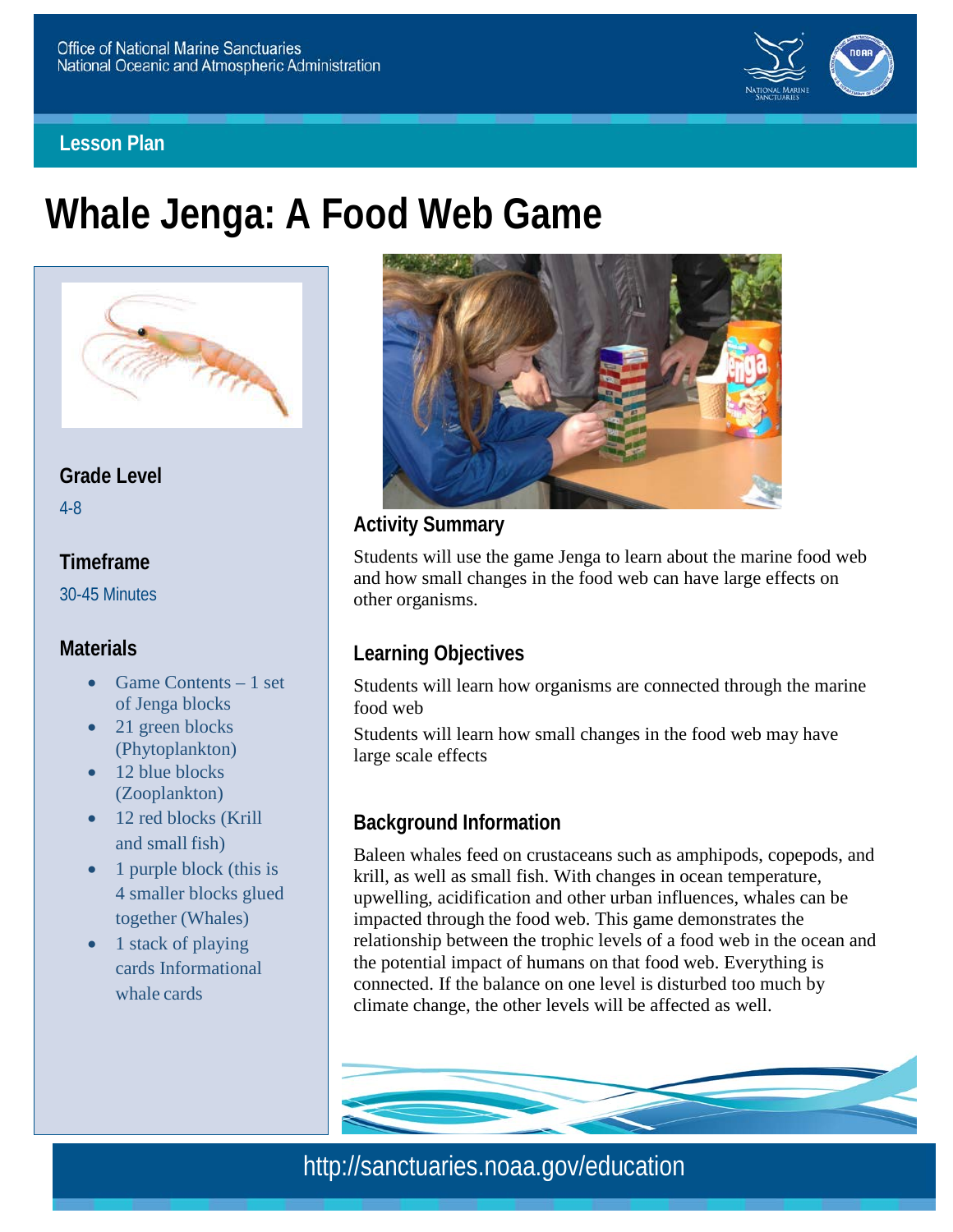

At the base of the marine food web are phytoplankton. Phytoplankton are microscopic algae. Phytoplankton are the lowest trophic level, using the sun to photosynthesize and produce their own energy. They are ingested by zooplankton (animal plankton) and other planktivores (such as anchovies, sardines, filter feeding invertebrates, jellies, baleen whales, and filter feeding sharks such as whale sharks and basking sharks). Zooplankton are animals that are not capable of swimming against the current. Most zooplankton are microscopic, although some larger organisms such as sea jellies are also considered zooplankton. Some zooplankton spend their whole life in the planktonic state (holoplankton). Others are zooplankton during their larval form, then leave the plankton when morphing into their adult stage (these are called meroplankton). Examples of these organisms are sea stars, barnacles, and crabs.

Ocean acidification is a process in which carbon dioxide is absorbed by the ocean. Burning of fossil fuels such as coal and gas by humans produce rampant amounts of carbon dioxide. Twenty-five percent of the carbon dioxide created by the burning of fossil fuels is



absorbed by the ocean. When carbon dioxide and water combine the reaction forms carbonic acid and hydrogen ions. The carbonic acid decreases the pH of the ocean which makes it more acidic. In turn the hydrogen ions react with calcium carbonate depleting the amount of calcium carbonate available in the oceans. Many organisms, such as molluscs, crustaceans, and corals, utilize calcium carbonate to produce their shells. Acidity eats away at materials such as calcium carbonate shells. As the ocean continues to absorb carbon dioxide the water will become more acidic, breaking down existing calcium carbonate shells, and the reduction of available calcium carbonate will inhibit organisms' shell production. Both processes may have significant negative impacts on these organisms.

By reducing our burning of fossil fuels for energy and shifting toward renewable energy resources, we can reduce the amount of carbon dioxide going into the atmosphere and the ocean.

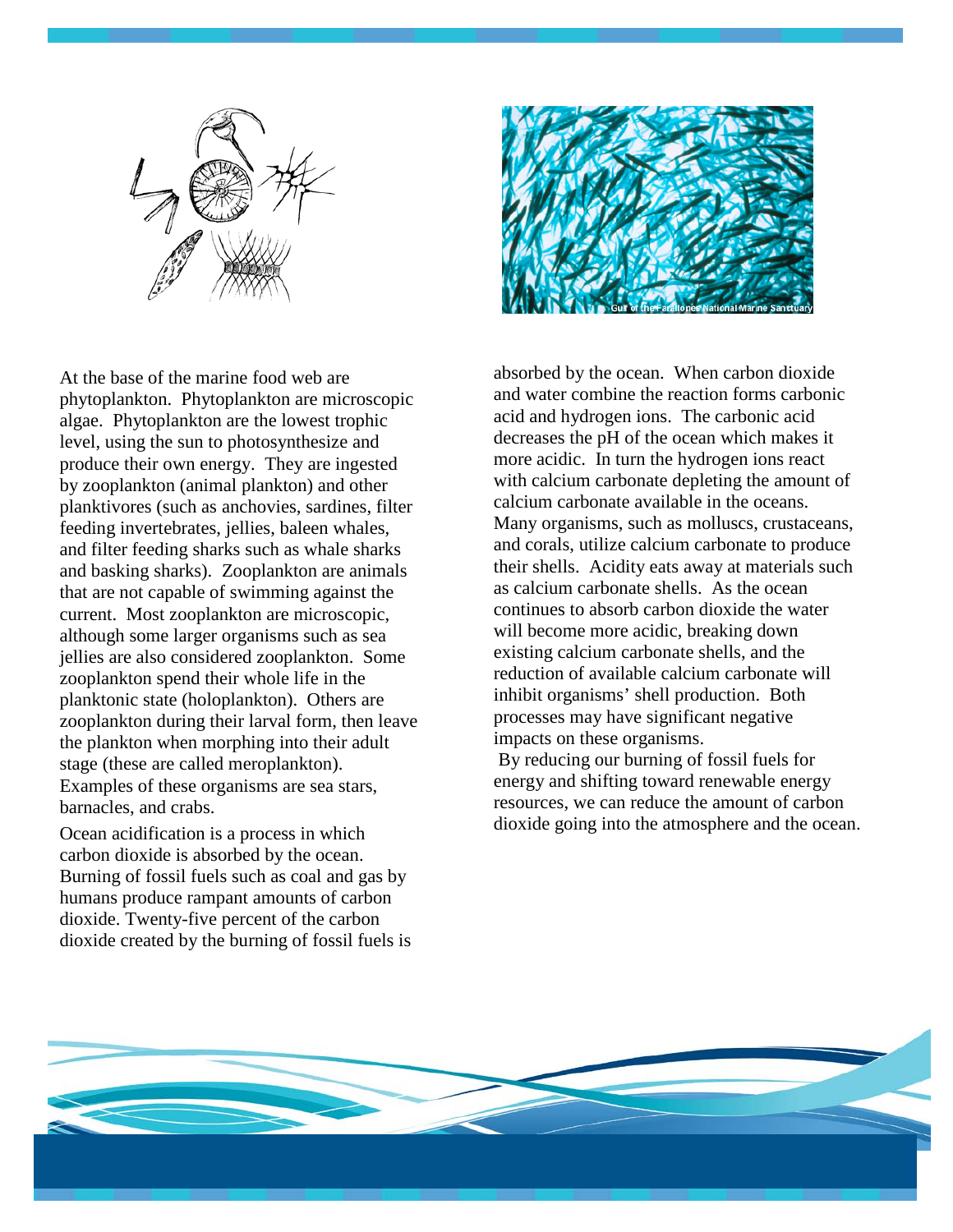## **Vocabulary**

adaptation/adaptacíon – a modification to fit a changed environment

baleen/ballena – a flexible substance hanging in plates from the upper jaw of baleen whales

climate change/ cambio de clima – long-term change in the earth's climate

crustaceans/crustáceos – a chiefly aquatic arthropod

endangered species/especie en peligro – a species at risk of extinction

filter-feeder/conductor de alimentacíon – an aquatic animal that feeds on microscopic particles by straining them out of the water

food web/ web de alimento – a series of organisms related by predator-prey and consumer-resource interactions

**Preparation**

Game Contents – 1 set of Jenga

- 21 green blocks (Phytoplankton)
- 12 blue blocks(Zooplankton)
- 12 red blocks (Krill and small fish)

1 purple block – 4 blocks glued or taped together (Whales)

1 stack of playing cards

Informational whale cards

Directions Preparing the game:

- 1. Color the ends of Jenga blocks as specified above.
- 2. Glue images of the organisms on the sides of the blocks to match.
- 3. Print out playing cards and informational whale cards.
- 4. Print whale food web card.

#### Game set up:

- 1. Place three green blocks side by side with pictures facing out. Place three more green blocks on top of the first layer cross-ways. Continue to stack green blocks this way until all are used up.
- 2. Stack blue followed by red blocks on
- $t_{\text{total}}$  of the green base until blocks and beginning  $t_{\text{total}}$  and  $t_{\text{total}}$  and  $t_{\text{total}}$  are the streets and other developed areas invasive species – an organism that is not native to an environment and has a negative effect krill – small, pelagic, shrimplike crustaceans migrate/migrar – to move from one place to another plankton/plankton – organisms that drift and cannot swim against the current plankton bloom – a large number of plankton in a concentrated area pollution/contaminacion – introducing harmful substances to the environment salinity/salinidad – the measurement of dissolved salt content of water upwelling/corriente ascendente – warm, less dense surface water is drawn offshore by currents and replaced by cold, denser water
	- 3. Place the purple block on the very top. The stacked up blocks represent the food web for Baleen whales in the ocean.
	- 4. Shuffle the playing cards and stack them upside down.

## **Procedure**

Focus Questions:

If the ocean is so large, why do small changes make a difference?

How can something as large as a whale be impacted by changes in the ocean?

Explain to the students that this game is a representation of how seemingly small changes can impact the stability of a whole system. Prior to the game introduce vocabulary to ensure understanding of terminology used on cards.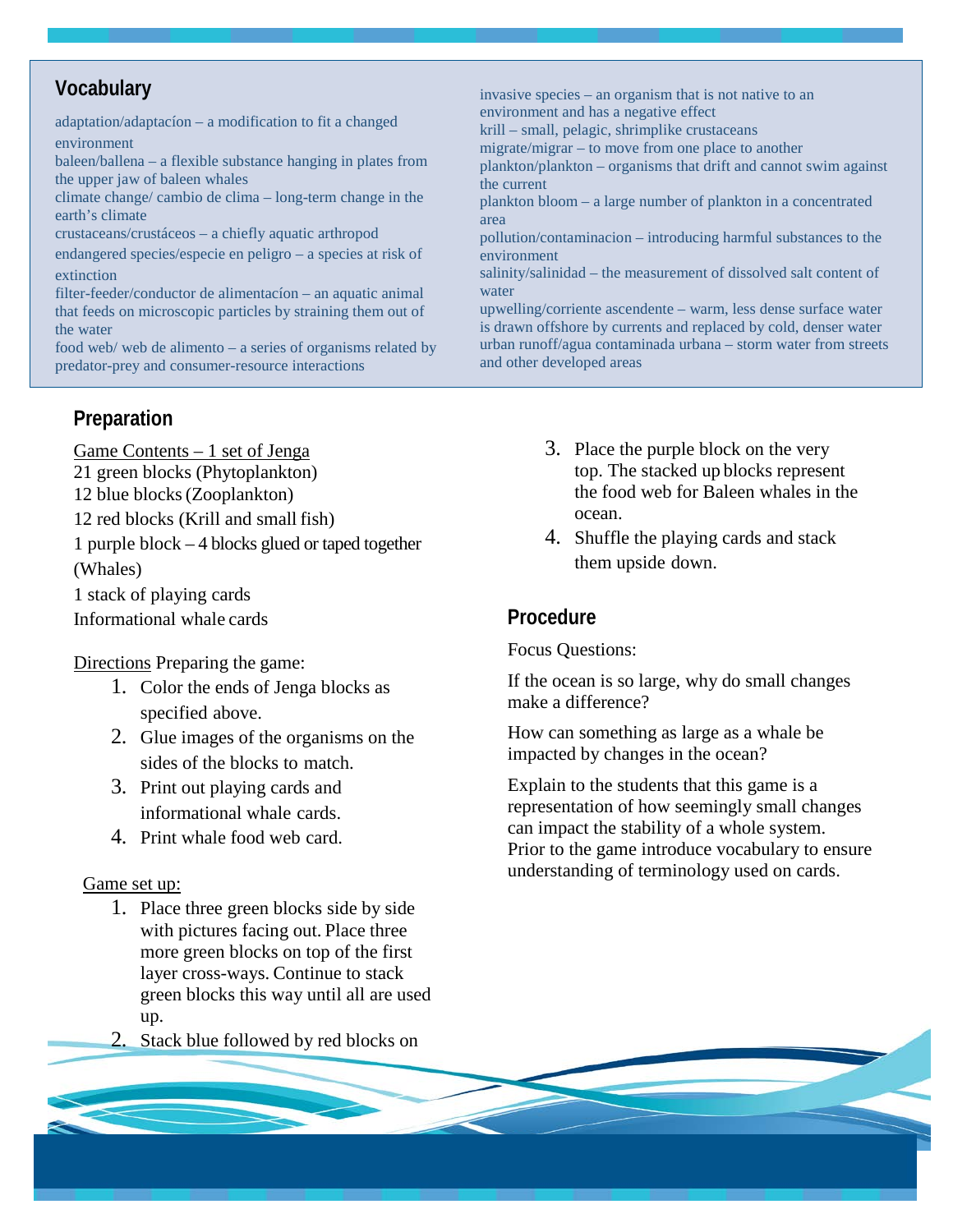Playing the game:

- 1. The first player picks a card, reads it aloud and follows the instructions written on the card. Only the block being removed or returned may be touched. (You are not allowed to hold the rest of the stack together while removing the blocks.)
- 2. Put the used cards into a discard pile.
- 3. Place removed wood blocks into a discard pile off to the side.
- 4. Continue to take turns adding or removing blocks (depending on the card instructions) until the tower falls and the food web collapses or all cards are used up.
- 5. Reset to play again using the directions above.

Review questions:

- 1. What surprised you in playing this game?
- 2. What did you discover about human influences on the environment?
- 3. What questions would you like to investigate further?

#### **Extension:**

- 1. Create additional cards for the game
- 2. Look for local impacts on the ocean that could influence the food web and find solutions you can facilitate.
- 3. Students will write an explanation of what happened while they were playing the game and how that correlates to what is going on in the ocean.

#### **Additional Extensions:**

Use some of the resources listed below [\(SOARCE](http://oceanacidification.noaa.gov/areasoffocus/educationoutreach/soarcewebinarseries.aspx) videos and

www.cisanctuary.org/ocean-acidification/ presentations give information on ocean acidification; urchin lab show how ocean acidification effects zooplankton, Marine Osteoporosis lesson and [powerpoint](http://www.cisanctuary.org/ocean-acidification/PDFs-WorkshopPage/Hands_on_acivities/Marine_Osteoporosis/ocean_acid2.pdf)  [presentations](http://www.cisanctuary.org/ocean-acidification/PDFs-WorkshopPage/Hands_on_acivities/Marine_Osteoporosis/ocean_acid2.pdf) from www.cisanctuary.org/oceanacidification/ show how ocean acidification effects other organisms) introduce students to the topic of ocean acidification (one of the scenarios in the game). Have students discuss the idea of ocean acidification as it pertains to the food web they just learned about in the game. How will ocean acidification effect baleen whale food sources such as phytoplankton and zooplankton? How will crustaceans such as amphipods, copepods, and krill (main food sources for baleen whales) be affected by ocean acidification?

#### Re-examine the Focus Questions:

- *- If the ocean is so large, why do small changes make a difference*
- *- How can something as large as a whale be impacted by changes in the ocean?*

#### **Evaluation:**

Have students write informational text about ocean acidification and its effects on various marine organisms and the food web. Have students navigate the Stanford

> Virtual Urchin Lab experiment [http://virtualurchin.stanford.edu/A](http://virtualurchin.stanford.edu/AcidOcean/AcidOcean.htm) [cidOcean/AcidOcean.htm](http://virtualurchin.stanford.edu/AcidOcean/AcidOcean.htm)



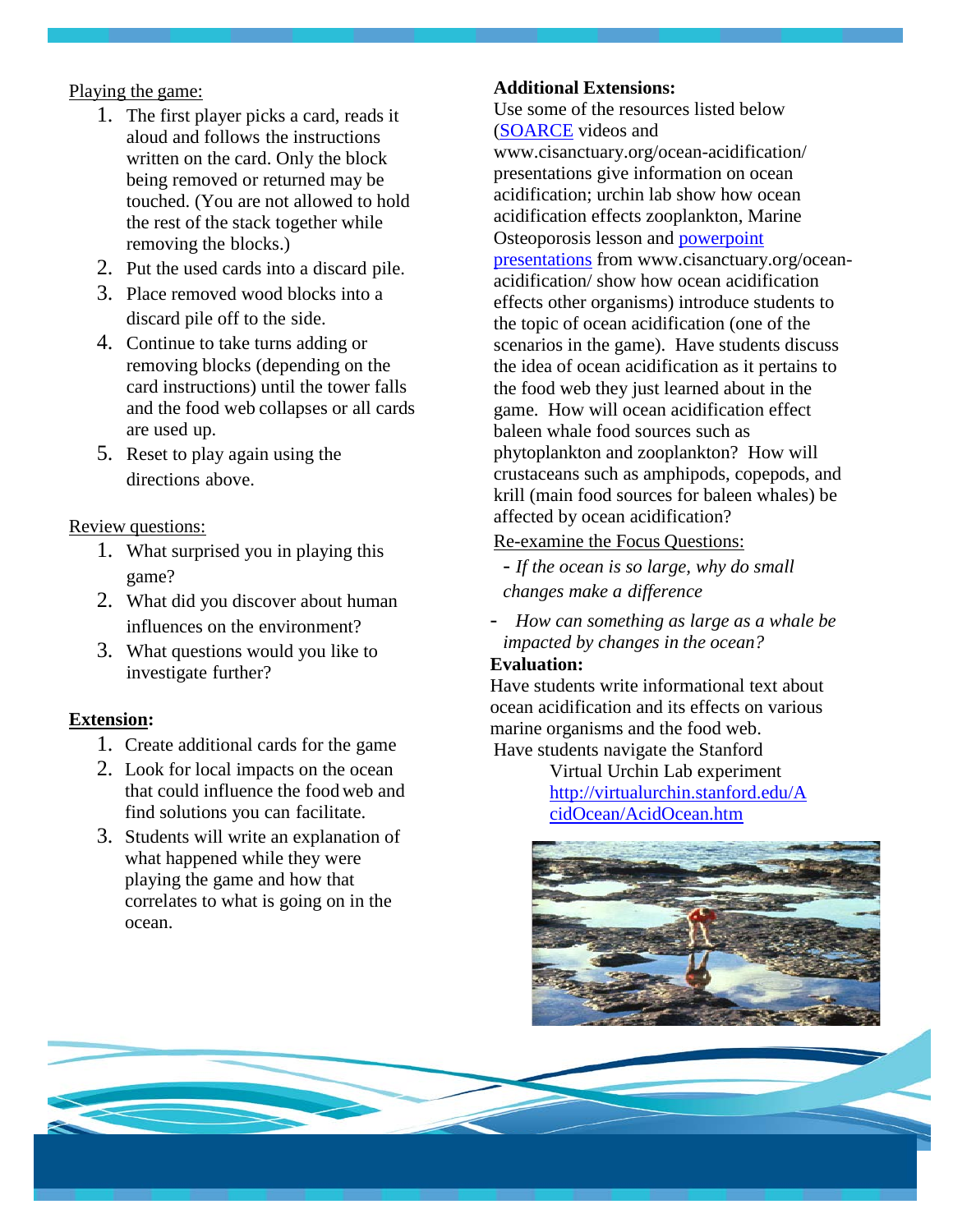- Share portions of archived SOARCE (Sharing Ocean Acidification Resources for Communicators and Educators) Ocean Acidification webinars with students. [http://oceanacidification.noaa.gov/Area](http://oceanacidification.noaa.gov/AreasofFocus/EducationOutreach/SOARCEWebinarSeries.aspx) [sofFocus/EducationOutreach/SOARCE](http://oceanacidification.noaa.gov/AreasofFocus/EducationOutreach/SOARCEWebinarSeries.aspx) [WebinarSeries.aspx](http://oceanacidification.noaa.gov/AreasofFocus/EducationOutreach/SOARCEWebinarSeries.aspx)
- Students will read Earth's Acid Test published in Nature March 10, 2011 and answer questions about the text.

Students will explore the www.cisanctuary.org/oceanacidification/ website (with supervision of teacher) to learn more about ocean acidification. Investigate what other types of organisms may be the first to be effected by ocean acidification and why.

Utilize the International Student Carbon Footprint Challenge website [\(http://footprint.stanford.edu/calculate.h](http://footprint.stanford.edu/calculate.html) [tml\)](http://footprint.stanford.edu/calculate.html). Students will investigate how to calculate their own carbon footprint and develop and present ideas on how they individually, as a family, and as a school community can lower their carbon footprint and help decrease the amount of  $CO<sub>2</sub>$  (produced by the burning of fossil fuels) being absorbed by the world's oceans. Have students present and compare their solutions to reduction of carbon footprint and have them use individual plans to come up with the best overall plan. For middle and high school students have students devise a way to evaluate the effectiveness of their solution(s).

Students will explore ways they can effect change in the use of fossil fuels beyond their home and school communities

#### **Resources:**

[http://www.cisanctuary.org/ocean](http://www.cisanctuary.org/ocean-acidification/)[acidification/](http://www.cisanctuary.org/ocean-acidification/) <http://oceanacidification.noaa.gov/>

[http://oceanacidification.noaa.gov/Areaso](http://oceanacidification.noaa.gov/AreasofFocus/EducationOutreach/SOARCEWebinarSeries.aspx) [fFocus/EducationOutreach/SOAR](http://oceanacidification.noaa.gov/AreasofFocus/EducationOutreach/SOARCEWebinarSeries.aspx) [CEWebinarSeries.aspx](http://oceanacidification.noaa.gov/AreasofFocus/EducationOutreach/SOARCEWebinarSeries.aspx)

American Cetacean Society Whale Pages:

- Blue Whale: [http://www.acsonline.org/factpack](http://www.acsonline.org/factpack/bluewhl.htm) [/bluewhl.htm](http://www.acsonline.org/factpack/bluewhl.htm)
	- Fin Whale: [http://www.acsonline.org/factpack](http://www.acsonline.org/factpack/finwhl.htm) [/finwhl.htm](http://www.acsonline.org/factpack/finwhl.htm)
	- Gray Whale:

[http://www.acsonline.org/factpack](http://www.acsonline.org/factpack/graywhl.htm) [/graywhl.htm](http://www.acsonline.org/factpack/graywhl.htm)

Humpback Whale: [http://www.acsonline.org/factpack](http://www.acsonline.org/factpack/humpback.htm) [/humpback.htm](http://www.acsonline.org/factpack/humpback.htm) Image of baleen whale food web

**Acknowledgements:** This lesson is one in a series exploring ocean acidification. This lesson was developed by Cabrillo Marine Aquarium and adapted by NOAA Channel Islands National Marine Sanctuary. Correlations to Common Core and Next Generation Science Standards by Maria Petueli. When reproducing this lesson, please cite Cabrillo Marine Aquarium and NOAA National Marine Sanctuaries as the sources and provide the following website:

#### http://sanctuaries.noaa.gov/education.

If you have any further questions or need additional information, email sanctuary.education@noaa.gov.

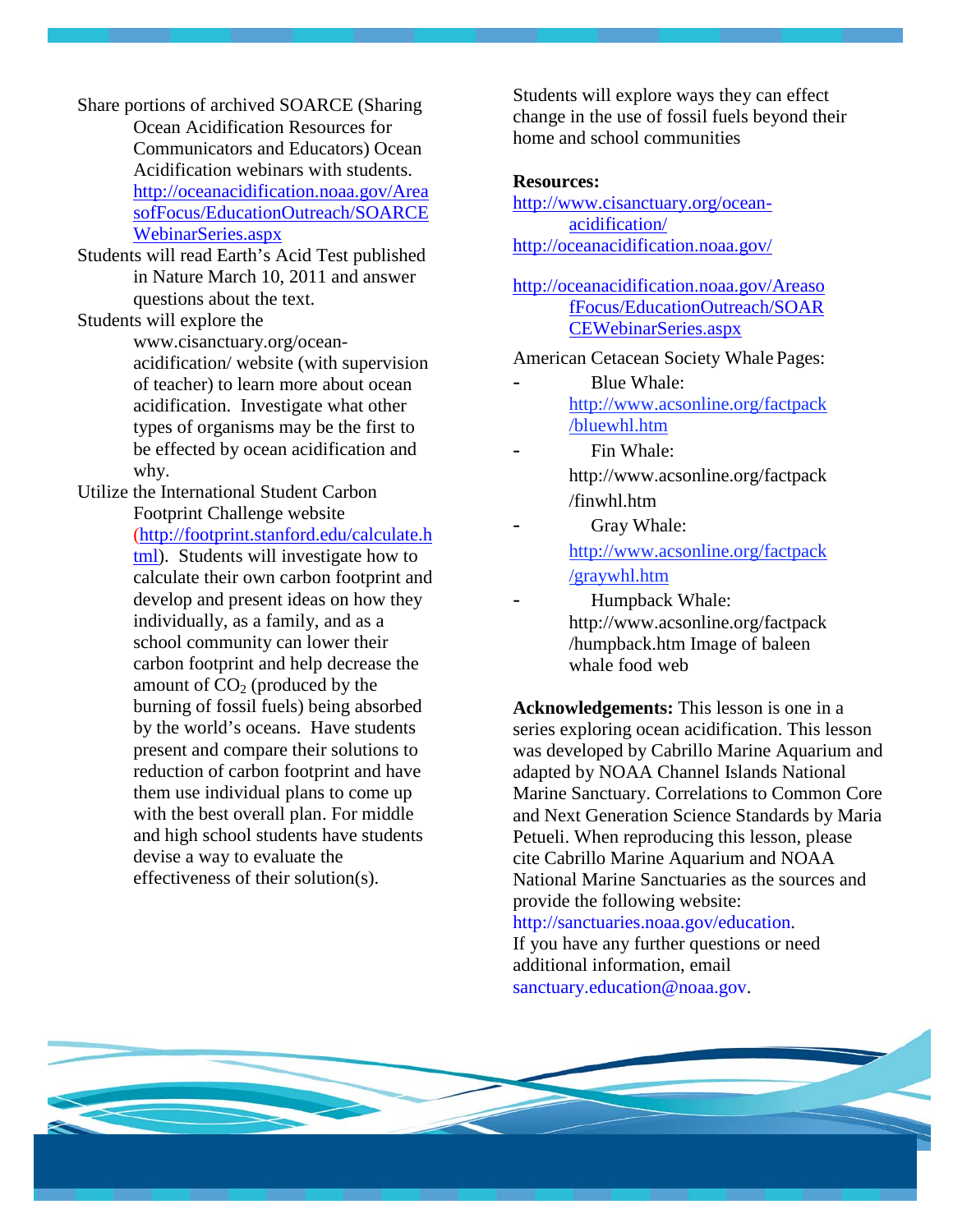| <b>Education Standards</b>                         |                                                                                                                                                                                                                                                                                                                                                                                                                                                                                                                                                                                                                                                                                                                                                                                                                                                                                                                                                                                                                                                                                                                                                                                                                                                                         |
|----------------------------------------------------|-------------------------------------------------------------------------------------------------------------------------------------------------------------------------------------------------------------------------------------------------------------------------------------------------------------------------------------------------------------------------------------------------------------------------------------------------------------------------------------------------------------------------------------------------------------------------------------------------------------------------------------------------------------------------------------------------------------------------------------------------------------------------------------------------------------------------------------------------------------------------------------------------------------------------------------------------------------------------------------------------------------------------------------------------------------------------------------------------------------------------------------------------------------------------------------------------------------------------------------------------------------------------|
| <b>Common Core ELA</b><br><b>Standards</b>         | Reading:<br><b>Informational Text Grades 4-8:</b><br>1 – Refer to details and examples in a text when explaining what the text says explicitly and<br>when drawing inferences from the text<br>4 - Determine the meaning of general academic and domain-specific words or phrases in a<br>text<br>7 – Interpret information presented visually, orally, or quantitatively and explain how the<br>information contributes to an understanding of the text in which it appears.<br><b>Writing Standards Grades 4-8:</b>                                                                                                                                                                                                                                                                                                                                                                                                                                                                                                                                                                                                                                                                                                                                                   |
|                                                    | 1 – Write opinion pieces on topics or texts, supporting a point of view with resons and<br>information                                                                                                                                                                                                                                                                                                                                                                                                                                                                                                                                                                                                                                                                                                                                                                                                                                                                                                                                                                                                                                                                                                                                                                  |
|                                                    | 2 – Write informative/explanatory texts to examine a topic and convey ideas and information<br>clearly                                                                                                                                                                                                                                                                                                                                                                                                                                                                                                                                                                                                                                                                                                                                                                                                                                                                                                                                                                                                                                                                                                                                                                  |
|                                                    | 4 – Produce clear and coherent writing in which the development and organization are<br>appropriate to task, purpose, and audience                                                                                                                                                                                                                                                                                                                                                                                                                                                                                                                                                                                                                                                                                                                                                                                                                                                                                                                                                                                                                                                                                                                                      |
| <b>Common Core Math</b>                            | <b>Mathematical Practices:</b>                                                                                                                                                                                                                                                                                                                                                                                                                                                                                                                                                                                                                                                                                                                                                                                                                                                                                                                                                                                                                                                                                                                                                                                                                                          |
| <b>Standards</b>                                   | Reason abstractly and quantitatively                                                                                                                                                                                                                                                                                                                                                                                                                                                                                                                                                                                                                                                                                                                                                                                                                                                                                                                                                                                                                                                                                                                                                                                                                                    |
|                                                    | Construct viable arguments                                                                                                                                                                                                                                                                                                                                                                                                                                                                                                                                                                                                                                                                                                                                                                                                                                                                                                                                                                                                                                                                                                                                                                                                                                              |
| <b>Next Generation</b><br><b>Science Standards</b> | 4 Structure, Function, and Information Processing<br>4-LS1-1 Construct an argument that plants and animals have internal and external structures that<br>function to support survival, growth, behavior, and reproduction<br><b>Science and Engineering Practices:</b><br><b>Engaging in Argument from Evidence</b><br><b>Crosscutting Concepts:</b><br><b>Cause and Effect</b><br><b>Systems and System Models</b><br>3-5 Engineering Design<br>3-5-ETS1-2 Generate and compare multiple possible solutions to a problem based on how well each is<br>likely to meet the criteria and constraints of the problem.<br><b>Science and Engineering Practices:</b><br><b>Constructing Explanations and Designing Solutions</b><br><b>Crosscutting Concepts:</b><br>Influence of Science, Engineering, and Technology on Society and the Natural World<br><b>MS Human Impacts</b><br>MS-ESS3-3 Apply scientific principles to design a method for monitoring and minimizing a human impact<br>on the environment<br><b>Science and Engineering Practices:</b><br><b>Constructing Explanations and Designing Solutions</b><br><b>Crosscutting Concepts:</b><br><b>Cause and Effect</b><br>Influence of Science, Engineering, and Technology on Society and the Natural World |
| <b>Ocean Literacy</b><br><b>Principles</b>         | 5 The ocean supports a great diversity of life and ecosystems<br>6 The ocean and humans are inextricably interconnected                                                                                                                                                                                                                                                                                                                                                                                                                                                                                                                                                                                                                                                                                                                                                                                                                                                                                                                                                                                                                                                                                                                                                 |
| <b>Climate Literacy</b><br><b>Principles</b>       | 3 Life on Earth depends on, is shaped by, and affects climate<br>A, C, E<br>6 Human activities are impacting the climate system<br>CDE                                                                                                                                                                                                                                                                                                                                                                                                                                                                                                                                                                                                                                                                                                                                                                                                                                                                                                                                                                                                                                                                                                                                  |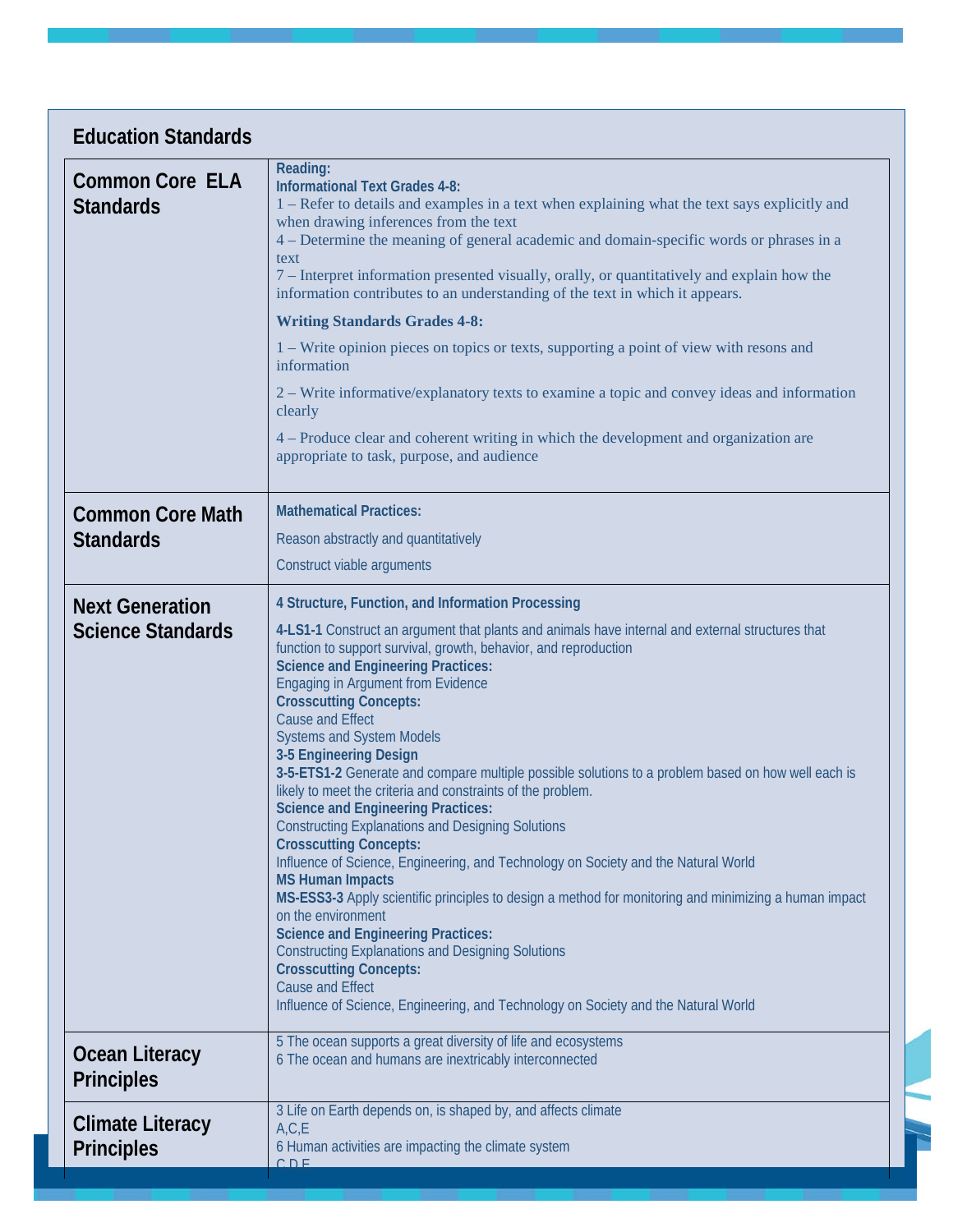| Bacteria decomposing algae following a<br>bloom pull oxygen from ocean water.<br>Remove 1 blue and 1 red block. | Changes in ocean currents, disperses<br>phytoplankton.<br>Remove 2 green blocks. |
|-----------------------------------------------------------------------------------------------------------------|----------------------------------------------------------------------------------|
| Increase in atmospheric carbon dioxide<br>$(CO2)$ leads to increased ocean<br>acidification.                    | Successful beach clean-up reduces near<br>shore blooms.                          |
| Remove 2 red blocks.                                                                                            | Put back 1 blue block.                                                           |
|                                                                                                                 |                                                                                  |
| Sunlight reaching ocean increases.                                                                              | Pollution through storm drains increased<br>with storms.                         |
| Put back 1 green block.                                                                                         | Remove 1 green and 1 blue block.                                                 |
|                                                                                                                 |                                                                                  |

| Chemical spill in watershed.                                    | Layer of smog reduces sun reaching<br>ocean. |  |
|-----------------------------------------------------------------|----------------------------------------------|--|
| Remove 1 green, 1 blue and 1 red block.   Remove 1 green block. |                                              |  |

≈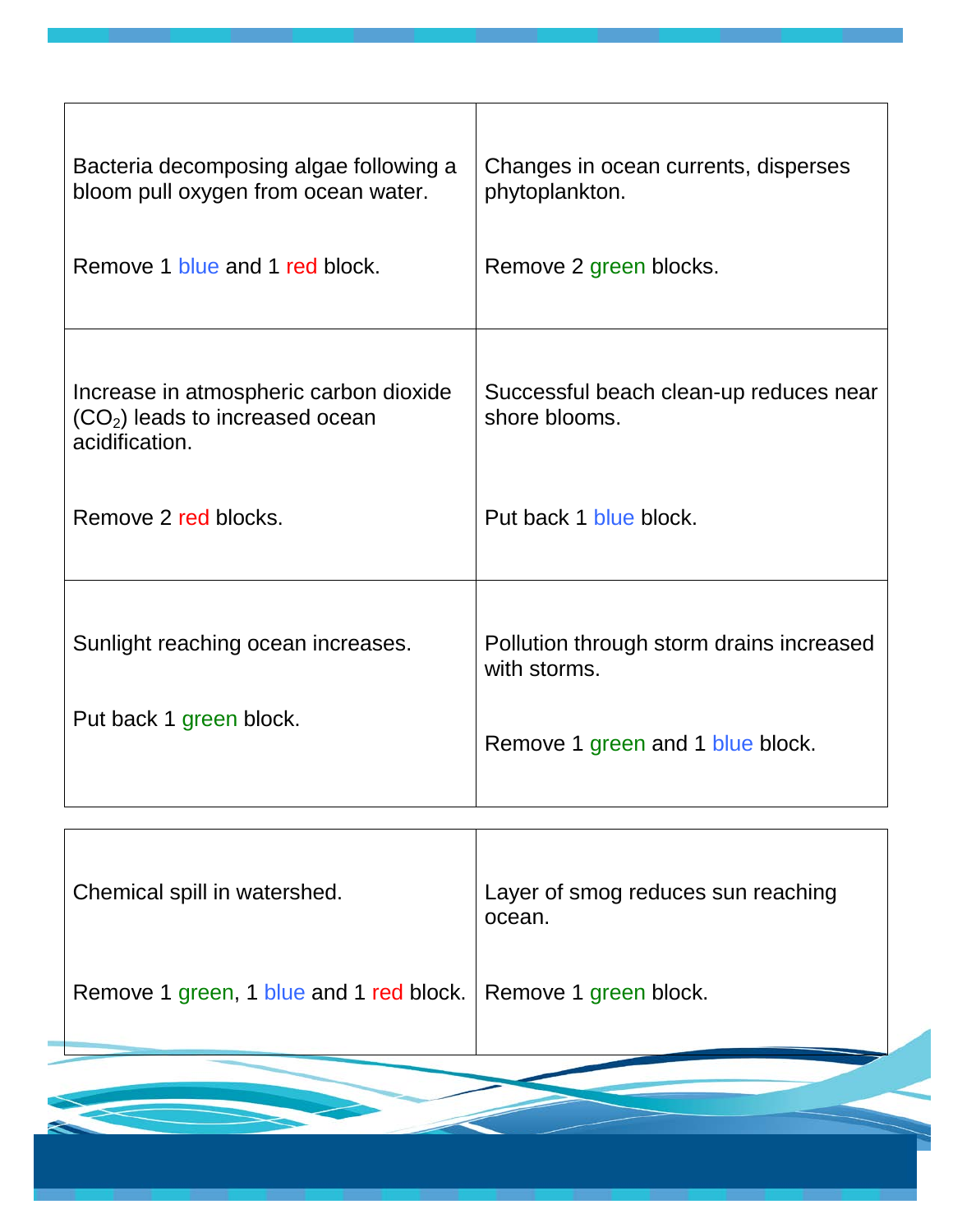| Oil spill in harbor.<br>Remove 1 green, 1 blue and 1 red block.          | Increase in ocean temperature leads to<br>smaller phytoplankton, unsuitable as<br>food for zooplankton.<br>Remove 1 blue and 1 red block. |
|--------------------------------------------------------------------------|-------------------------------------------------------------------------------------------------------------------------------------------|
| Whales leave the area.<br>Put back 1 red block.                          | Blue whales remain in area longer than<br>usual.<br>Remove 1 red block.                                                                   |
| Changes in ocean currents decrease<br>upwelling.<br>Remove 1 blue block. | Rise in ocean temperature.<br>Remove 1 green, 1 blue and 1 red block.                                                                     |

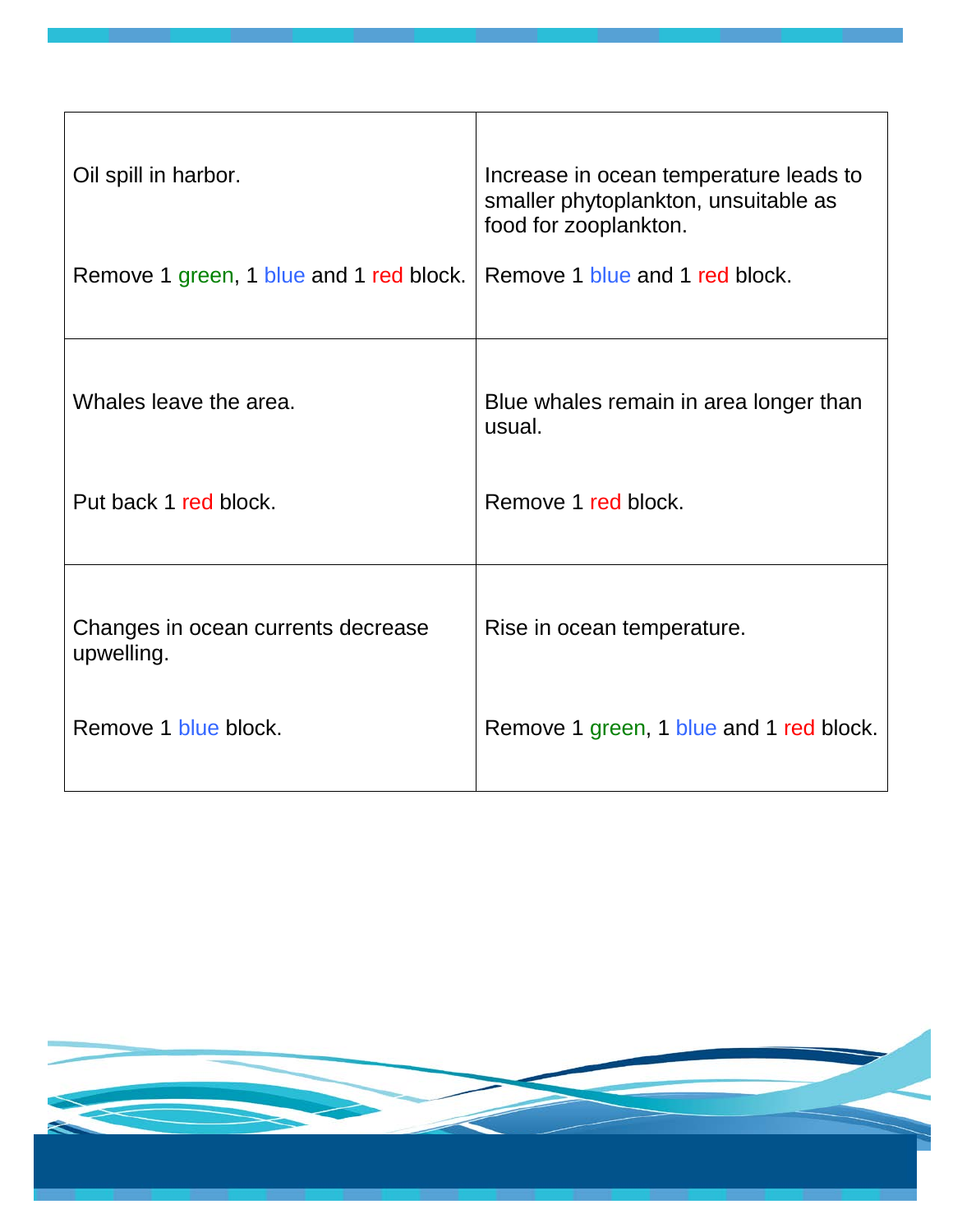| Rainwater influx into ocean reduces<br>the concentration of phytoplankton. | Introduction of invasive zooplankton<br>reduces the number of<br>phytoplankton. |
|----------------------------------------------------------------------------|---------------------------------------------------------------------------------|
| Remove 2 green blocks.                                                     | Remove 1 green block and put back<br>1 blue block.                              |

| Commercial fishing pressure is<br>reduced.<br>Replace 1 red block.                                                                           | A Marine Protected Area prevents<br>the removal of fish and krill by<br>fishermen.<br>Replace 1 red block.                                                 |
|----------------------------------------------------------------------------------------------------------------------------------------------|------------------------------------------------------------------------------------------------------------------------------------------------------------|
| Treatment of local sewage waste<br>water is improved prior to release<br>into the ocean.<br>Replace 1 green and 1 blue block.                | Increased use of renewable energy<br>resources reduces the production of<br>$CO2$ from fossil fuels and slows<br>climate change.<br>Replace 1 green block. |
| Ecotourism and whale watching<br>encourages locals to protect the<br>ocean by reducing water pollution.<br>Replace 1 green and 1 blue block. | Scientists monitoring the ocean<br>notice and remove a non-native<br>predatory fish species before it<br>reproduces.<br>Replace 1 red block.               |

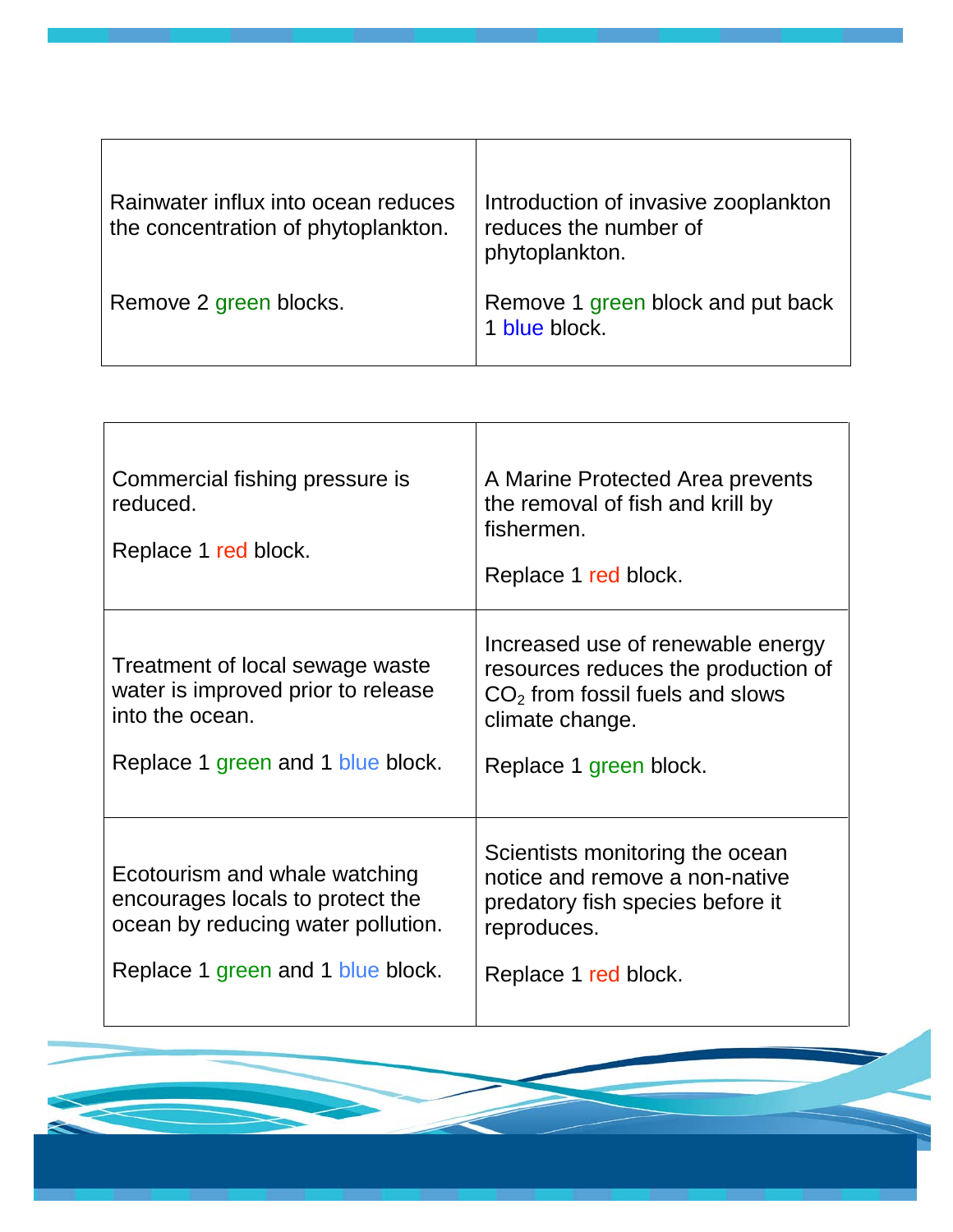Handout on Earth's Acid Test by Quirin Schiermeier

What happened to the urchin larvae in the initial experiment?

Name some factors that could affect the severity in which organisms are affected by a more acidic environment?

Hypothesize what affect each of these variables may have on the pH of the ocean.

How much carbon dioxide does the ocean absorb every year?

What evidence is there from a rise in ocean acidity 55 million years ago that may shed light on what could happen in our near future?

Where do scientists believe the effects of ocean acidification will be seen first and why?

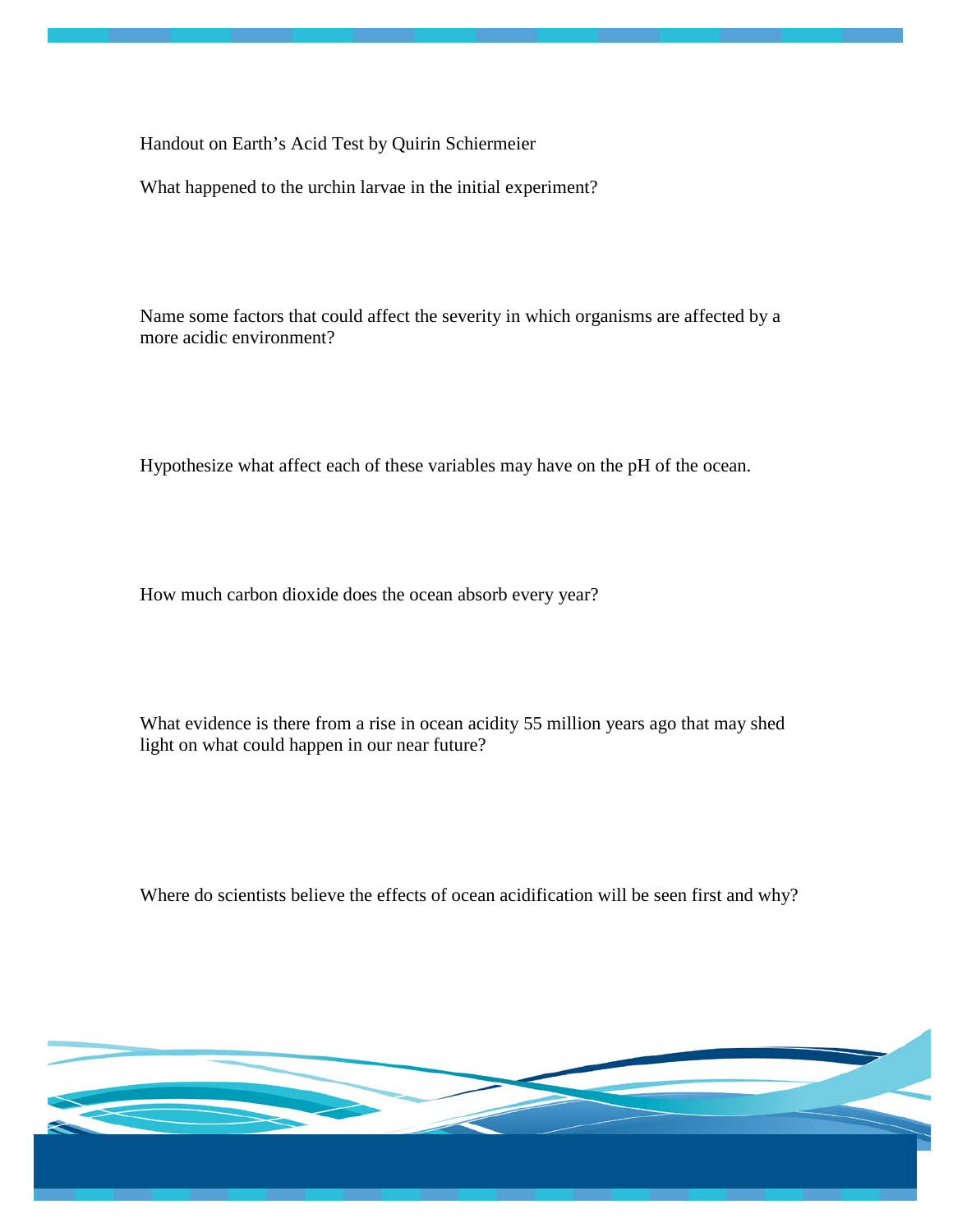What are some other factors that are putting stress on the ocean environment?

What were the new variables that the  $2<sup>nd</sup>$  experiment tried to test for? How do these variables compare to the ocean variables mentioned at the beginning of the article? Can you think of any variables that they did not test for that could be added to the experiment?

Write a summary of the color graphics of the world's oceans.

What did the Baltic study on mussels show? Why might this be important?

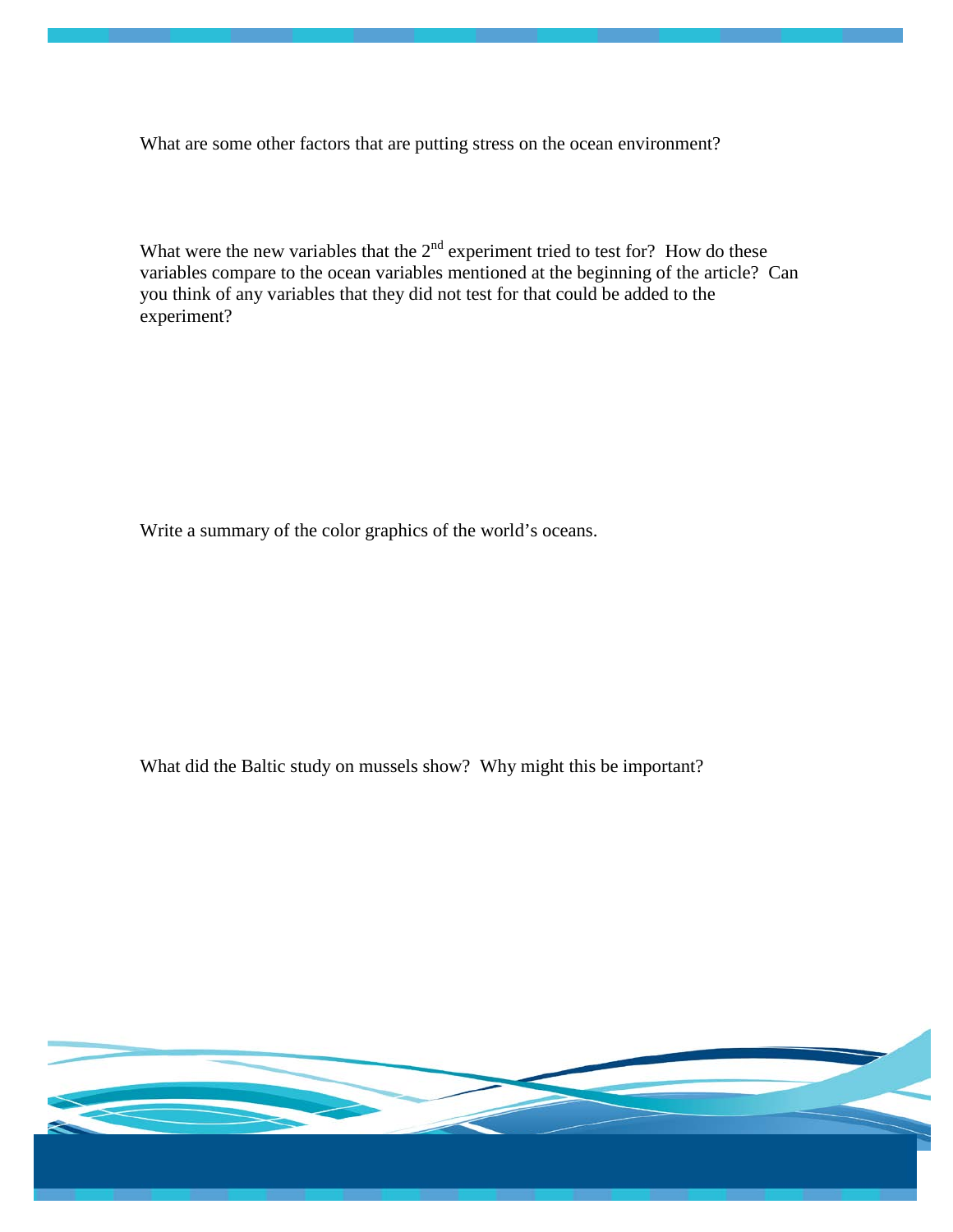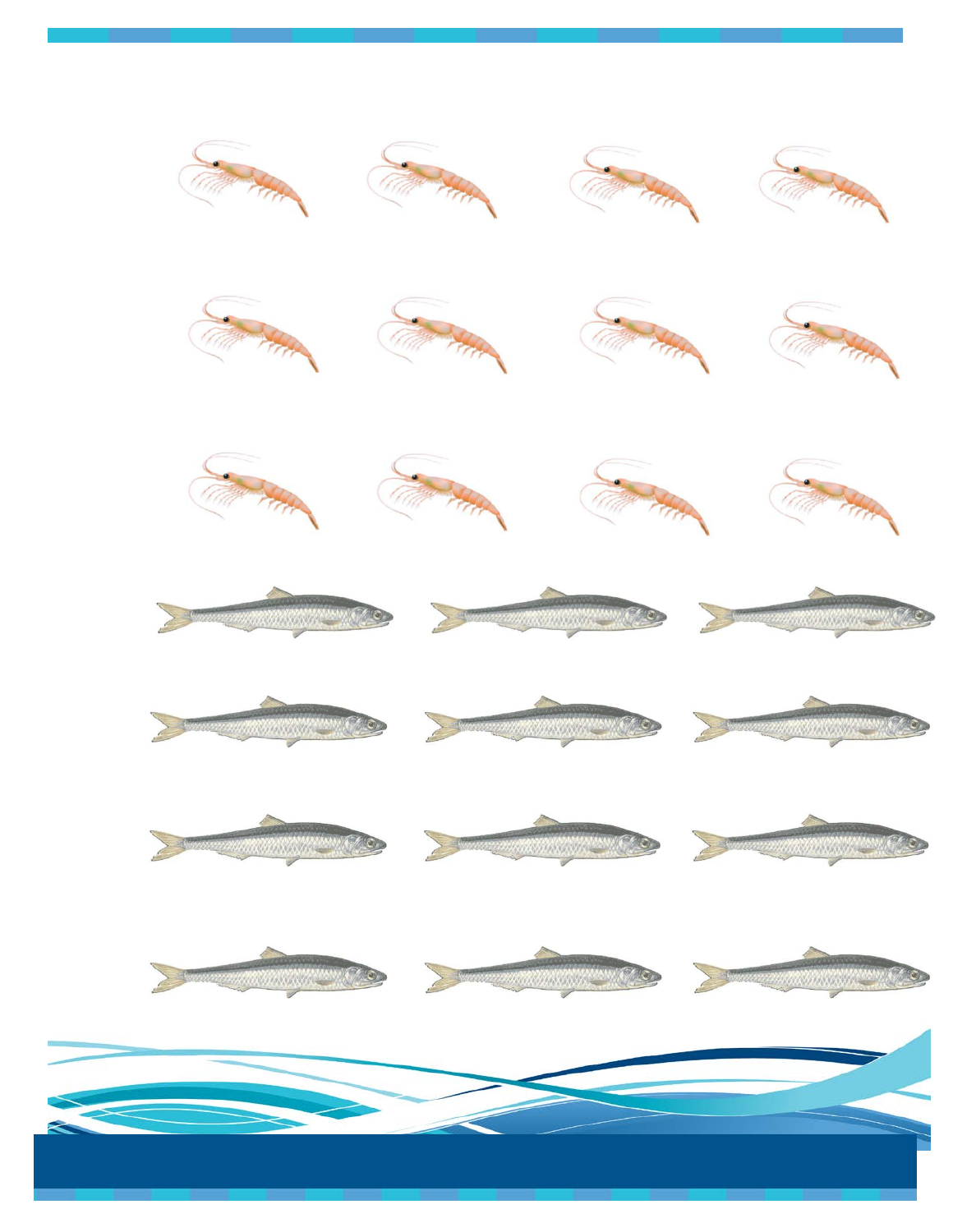















































\*







\*











\*

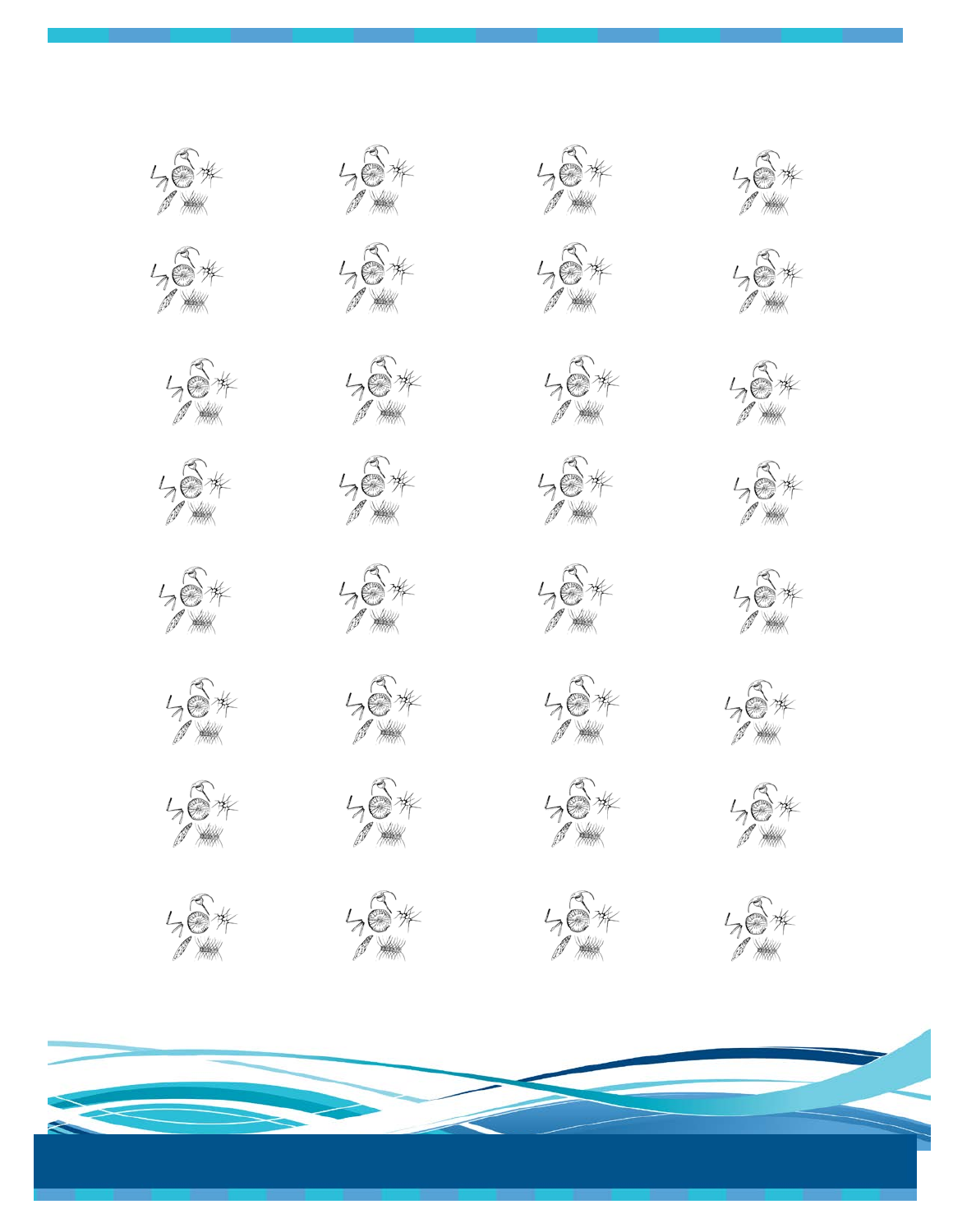



₩

84-14







ੈ∈

Br-THE







Y

SALOR

ZOOPLANKTON



















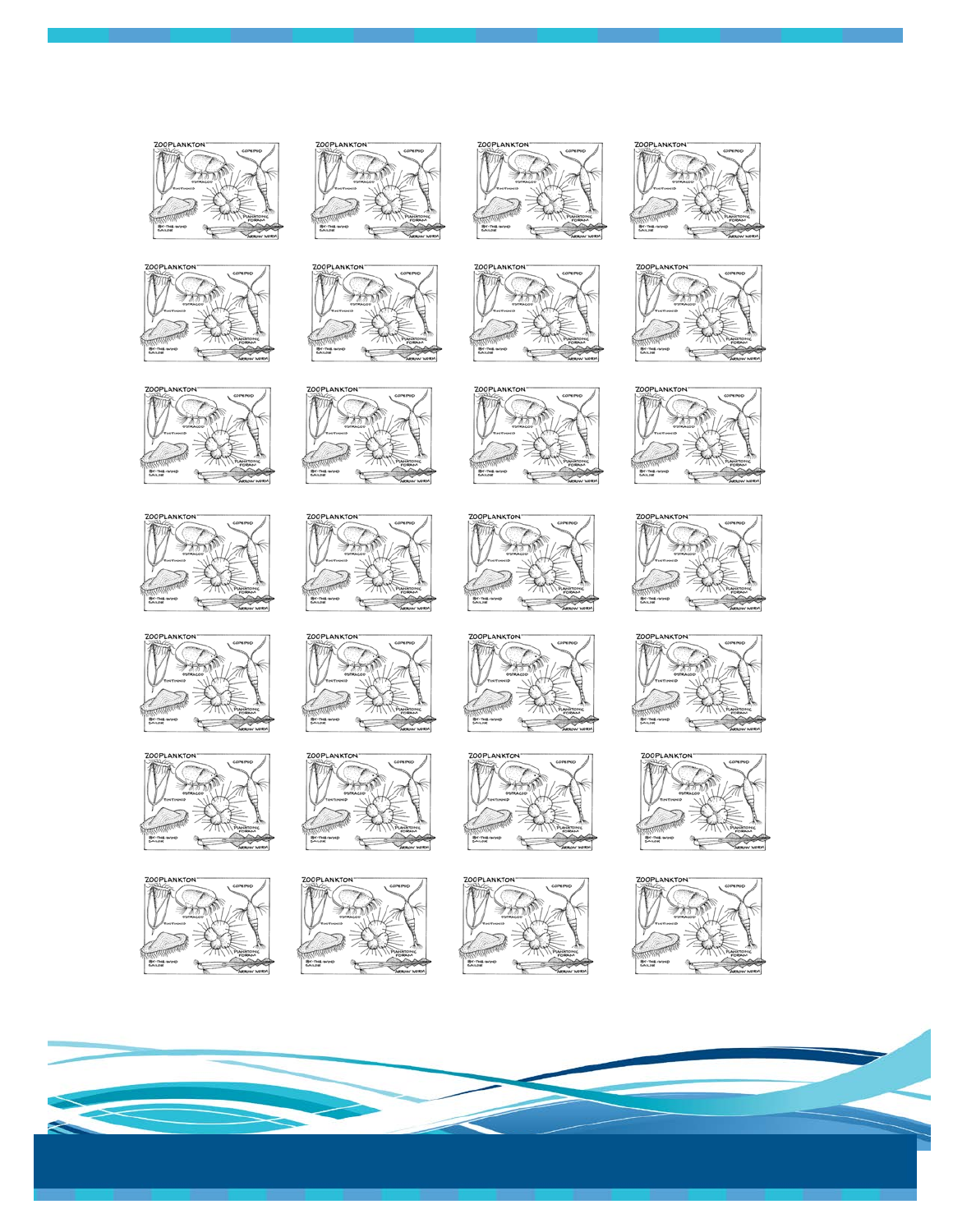## **HUMPBACK WHALE**

#### **Features**

- About 50 feet long
- Knobs on head and flippers
- Long flippers

#### **Food**

- Small fish, krill
- Eats up to 1.5 tons a day

#### **Fact**

- Very acrobatic whale
- Produces long complex songs

## **GRAY WHALE**

#### **Features**

- About 45 feet long
- Barnacles and lice on body
- No dorsal fin

#### **Food**

 Amphipods, mysid shrimp, other crustaceans, and tube worms sucked from the muddy bottom

#### **Fact**

• Long annual migration form Arctic to Baja California (10,000 to 14,000 miles)

## **BLUE WHALE**

#### **Features**

- About 80 feet long
- Small triangular dorsal fin towards end of back
- Tall blow (30 feet)

#### **Food**

- Krill, other crustaceans, small fish
- Can eat up to 4 tons a day (40 million krill!)

#### **Fact**

Largest animal ever to live on Earth

## **FIN WHALE**

#### **Features**

- About 78 feet long
- V-shaped head
- Asymmetrical coloration on
- Underside of jaws and baleen

#### **Food**

- Krill, small fish
- Eat up to 2 tons a day

#### **Fact**

Second largest whale